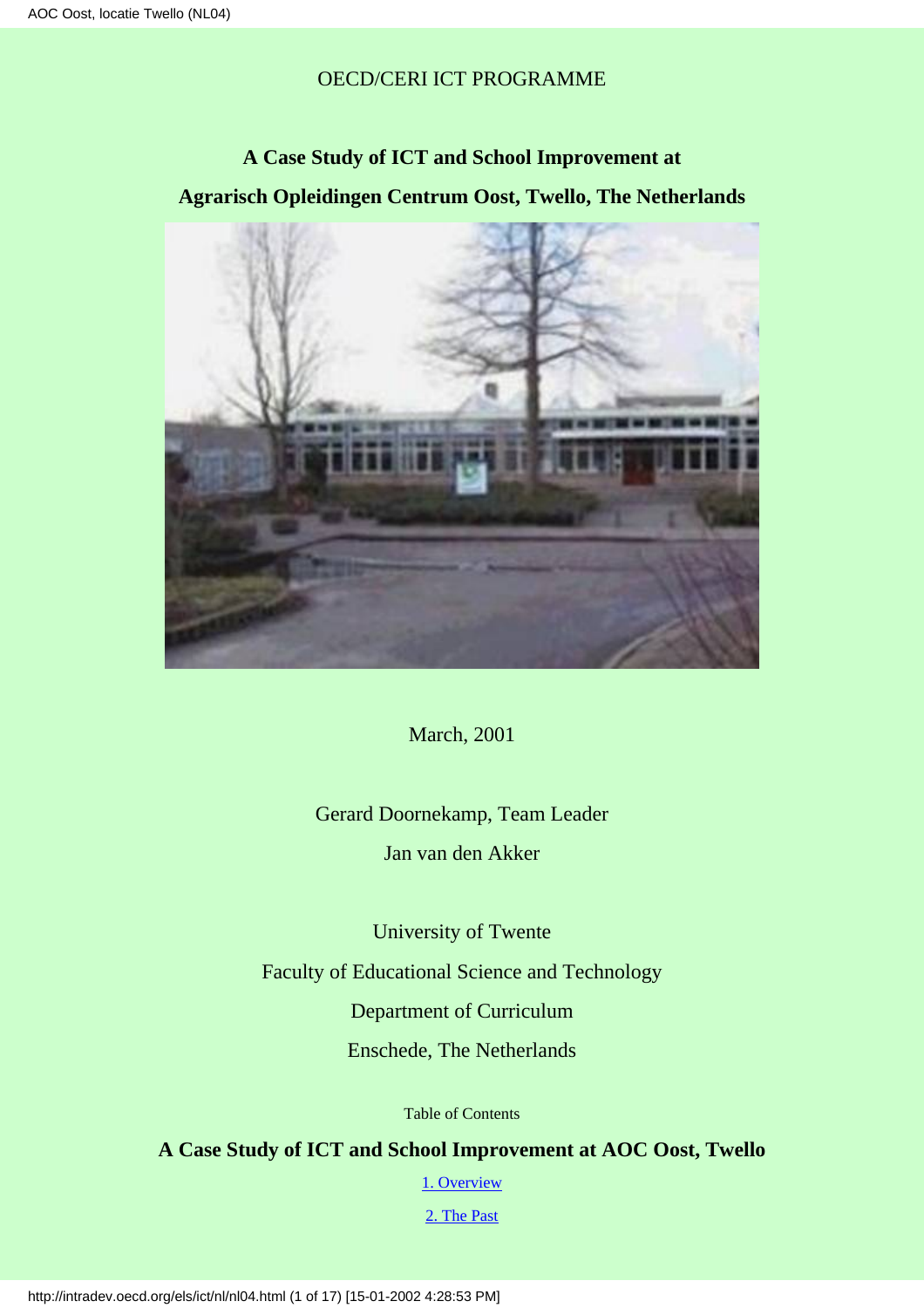### [3. The Present](#page-5-0)

[4. Main hypotheses](#page-9-0)

[5. Projection to the future](#page-11-0)

[Appendix A: Tables for Teacher ICT Practices Survey](#page-11-1)

[Appendix B: Other supporting evidence](#page-15-0)

[Appendix C: Documents](#page-15-1)

# **A Case Study of ICT and School Improvement at AOC Oost, Twello**

## <span id="page-1-0"></span>**1. Overview**

## *1.1 School description*

The Agricultural Training Centre Oost in Twello is a school for vocational (agricultural) education. The location in Twello is one of the six locations of this school. Twello is located in the middle of The Netherlands. The income level of the parents is mixed. The other locations are found in the east of the country. The website [\(http://www.aoc-oost.nl/](http://www.aoc-oost.nl/)) is aimed at all six locations.

The location in Twello has a department for pre-vocational secondary education (age 12 to 16) and a department for senior secondary vocational education (age 16 to 19). These departments are closely related. They make use of the same infrastructure, but the educational programmes differ. The pre-vocational secondary education department has about 375 students. The senior secondary vocational education department has also about 375 students, of which 225 students participate in the school based learning trajectory, while 150 students participate in the dual learning trajectory (i.e., learning in a company and at school). In Twello, there are about 50 teachers.

The senior secondary vocational education department in Twello offers training for 'flower arrangement', 'animal care', 'green spaces', 'agricultural contract', 'plant growing' and 'animal husbandry'.

The training 'animal husbandry' is also offered in two other locations, namely Doetinchem and Almelo, and is a so-called level IV training (according to the Dutch qualification structure, which is based on the European system of classifications). Students can choose either of the trajectories. During four years of study, students will be trained to be manager of a cattle farm.

The Agricultural Training Centre Oost also offers courses for those who are already employed in the agricultural sector.

# *1.2 Educational system*

Pre-vocational secondary education is part of secondary education in the Dutch educational system. After two years of 'basic secondary education' (grades 7 and 8), students can choose pre-vocational secondary education or one of the types for secondary general education. Pre-vocational secondary education (grades 9 and 10) is a new type and is a combination of pre-vocational education and junior secondary general education. At the end of the second year of basic secondary education (grade 8), the students have to choose one of the four sectors of pre-vocational secondary education: (a) engineering and technology, (b) care and welfare, (c) business, and (d) agriculture. Each sector holds a fixed combination of related subjects.

Senior secondary vocational education (grades 11 to 14, age 16 to 19) is based on the Qualification Structure. There are four levels of qualifications. These qualifications can be achieved by either the school based learning trajectory or the dual learning trajectory. Some can be achieved in either trajectory. In a school based learning trajectory, the percentage of on-the-job training varies from thirty to forty (for level IV) and in a dual learning trajectory between sixty and eighty percent (level IV). The schools for senior secondary agricultural education are called 'Agricultural Training Centres'.

# *1.3 School improvement and ICT*

In the ICT-policy document of the school, a number of goals is summed up that have to be realised with the use of computers, like flexible teaching and learning for teacher and student, and efficiency in education. This implies that students have to be offered the possibility to learn independent of time and place. This has become necessary because of the changes in the timetable and the absence of the students during the periods in which they have on-the-job training.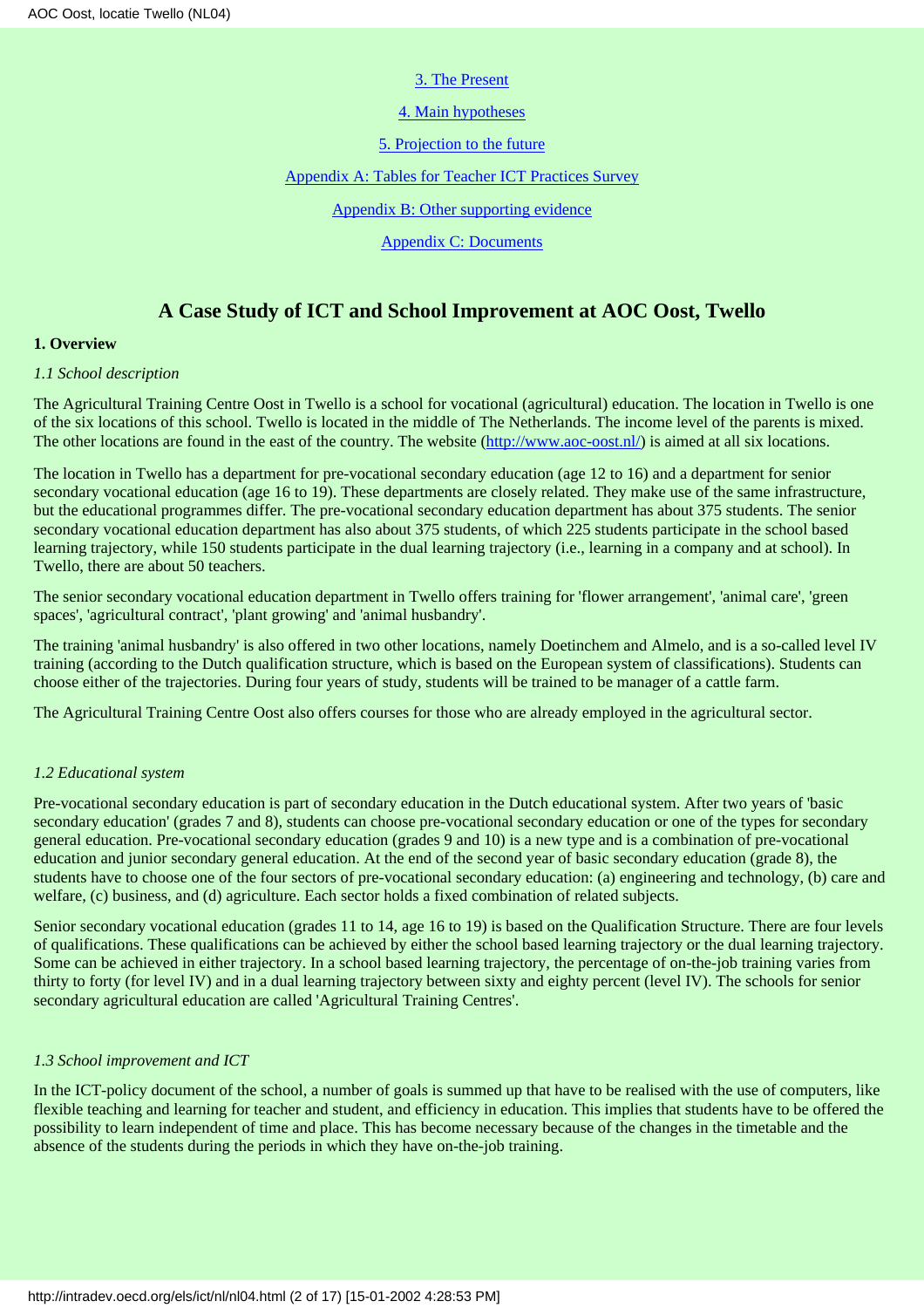

*Photo 1: Students doing a test with 'Perception'*

The department for senior secondary vocational education has decided to offer twenty percent of the attainment targets by ICT and to reduce the contact hours with twenty percent. Teachers should use the remaining time for supervision. As soon as possible, a situation would be created in which there is one computer available for every five students. In this way ICT follows naturally from the educational innovation. ICT is seen as a prerequisite, according to the deputy principal, to realise flexible teaching and efficiency in education.

Distance learning is one of the first steps to realise this paradigm. For this purpose, the school has chosen to use the programme 'Learning Space' to create an electronic learning environment for communicating and sharing information to realise time and place independent learning. The section 'economics' has set up the subject area 'managing animal husbandry' in 'Learning Space'. The teachers have developed the materials. Students work in groups of four students. Each group collaborates with three other groups (from other locations of the school). Each group collects data at a farm and shares this information with the other groups. The groups question each other about the data. Students acquire economical knowledge, learn to collaborate, and learn to work project-centred in this environment.

# *1.4 Profits of improvement*

The management of the school has decided that the use of ICT in education should yield a profit. This school year, the senior secondary vocational education department will get an output reduction of one percent, i.e., the budget of a department for lessons (and teachers) is reduced with one percent. This will be used for the development and support of ICT in the department. Particular developmental projects are financed by this measure. When the students are using 'Learning Space', the number of lessons by the teachers can be reduced. But at this moment, it is still difficult to achieve this goal.

According to the teacher, there are sufficient possibilities to work with the computer at school when there are no lessons. As long as the school is open, and the computer lab is not used for other activities or lessons, they are allowed to use the computers. In the timetable, they have planned lessons for this subject in the computer lab.

# *1.5 Accomplishments*

By using 'Learning Space', the students became more flexible. They could do their assignments at moments that suited them best.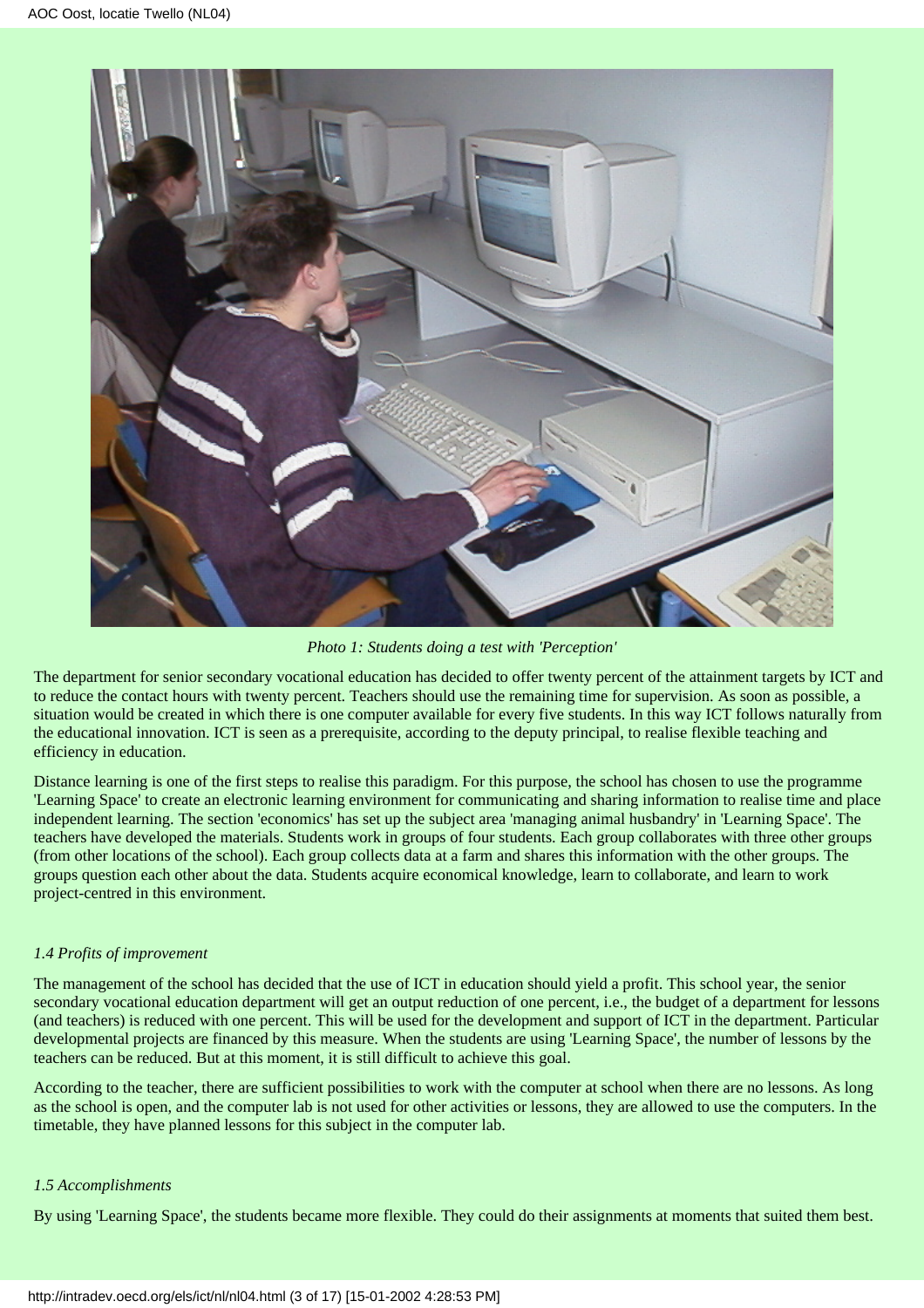They also noticed that there were a wide variety of activities, so they had much more choices. Now, the students could do activities, which they would not have chosen otherwise. Students are working independently, but by using ICT ('Learning Space') their independence has increased. ICT makes them more actively. Their role has changed from a passive role to an active role.

Another aspect, related to the use of 'Learning Space' is that students have become more responsible for their own learning.

A teacher notices that he communicates better with his students because he is using ICT. From time to time he sends them a reminder by e-mail. When he is at school, he notices that the students have received the message. It hardly ever happens that a student says that he has not seen the message.

### *1.6 ICT use in the school*

The school uses ICT in several ways. Students of the pre-vocational secondary education department start with a programme in which they learn the basic ICT-skills. Then they learn to use the Office programmes in relation with the subject areas, such as word-processing in Dutch and English lessons and spreadsheets in mathematics lessons. In the third year, students will do a project. The school uses 'Learning Space' as an electronic learning environment. Next year, they will introduce some new applications, which are closely related to future working environment of the students (e.g., simulations).

In most of the subject areas, the use of ICT is integrated. Geography uses an atlas on CD-ROM and gives assignments in which students have to look for information on the Internet. The Dutch language section will use a programme, which enables the teachers to develop teaching materials. The programme will take texts that are related to the training of the students from the Internet. They think that it is more useful for the students to use those texts than general texts, which do not appeal to them. The section economics uses application related to management, but also about the Euro.

The school is preparing a study planner and monitoring system. It is regarded as necessary when the school is evolving towards competence-based learning. Such a study planner must be an electronic version.

For assessment purposes, the school uses the programme 'Perception'. The school has a central database with all test items. At each location of the Agricultural Training Centre, students can have access to this database via the Internet. The teachers have to assign a test to their students. After the student has finished the test, the programme shows the result. At school, but also at home, students can do a trial test.

Because it is a school for vocational training, there are many programmes available, which also used in the agricultural sector.

'Learning Space' is used in two subject areas 'managing cattle arm' and 'economics/trade'. In 'managing animal husbandry', students collaborate with groups of students of Doetinchem and Almelo. This electronic learning environment is well suited for communication between students among themselves and between students and the teacher.

In general, ICT has become fully accepted. Students use the computer to prepare their reports, they do not submit hand-written reports anymore. Some teachers require computer-written reports.

### *1.7 Primary innovations*

There is a long tradition of innovations in education and applying projects in the school. It is step by step approach, in which the step to the next developments is not that large. In 1995, the school has started to implement problem based education.

The school has made the transition from supply-controlled to demand-controlled learning. For the teachers it is difficult to make this transition. They need to change their teaching approach. A gradual change appeared to be better.

At this moment, the focus in the school is on competence-based education. When the students have to do a test, they collect all knowledge they need to know for that particular test. The school realised that knowledge was not sufficient to train good managers. Students need more skills to be a manager. These skills have to be evaluated too. The educational programme has been adapted: students have to make their planning, they will be supervised, and there will be sessions and evaluations. The school uses a range of evaluation methods, varying in the degree of authenticity and in the intensity of the procedure, from 'collecting document in a portfolio' to 'authentic assessment'.

According to one of the teachers, competencies and key qualifications are the new 'buzz'-words. The problem is to watch the balance between skills and knowledge, but also to watch to skills itself.

Recently, the school started with KS2000 (Qualification Structure 2000) with a small group of teachers as a kind of pilot-project. These teachers will develop the concepts and transfer them to their colleagues at the various locations. KS2000 is, according to the technology co-ordinator, more than competence and assessment. KS2000 will make a change to products, but not an assignment and a load of information that will be linked together, it will be the 'complete learning'.

[Back](#page-0-0)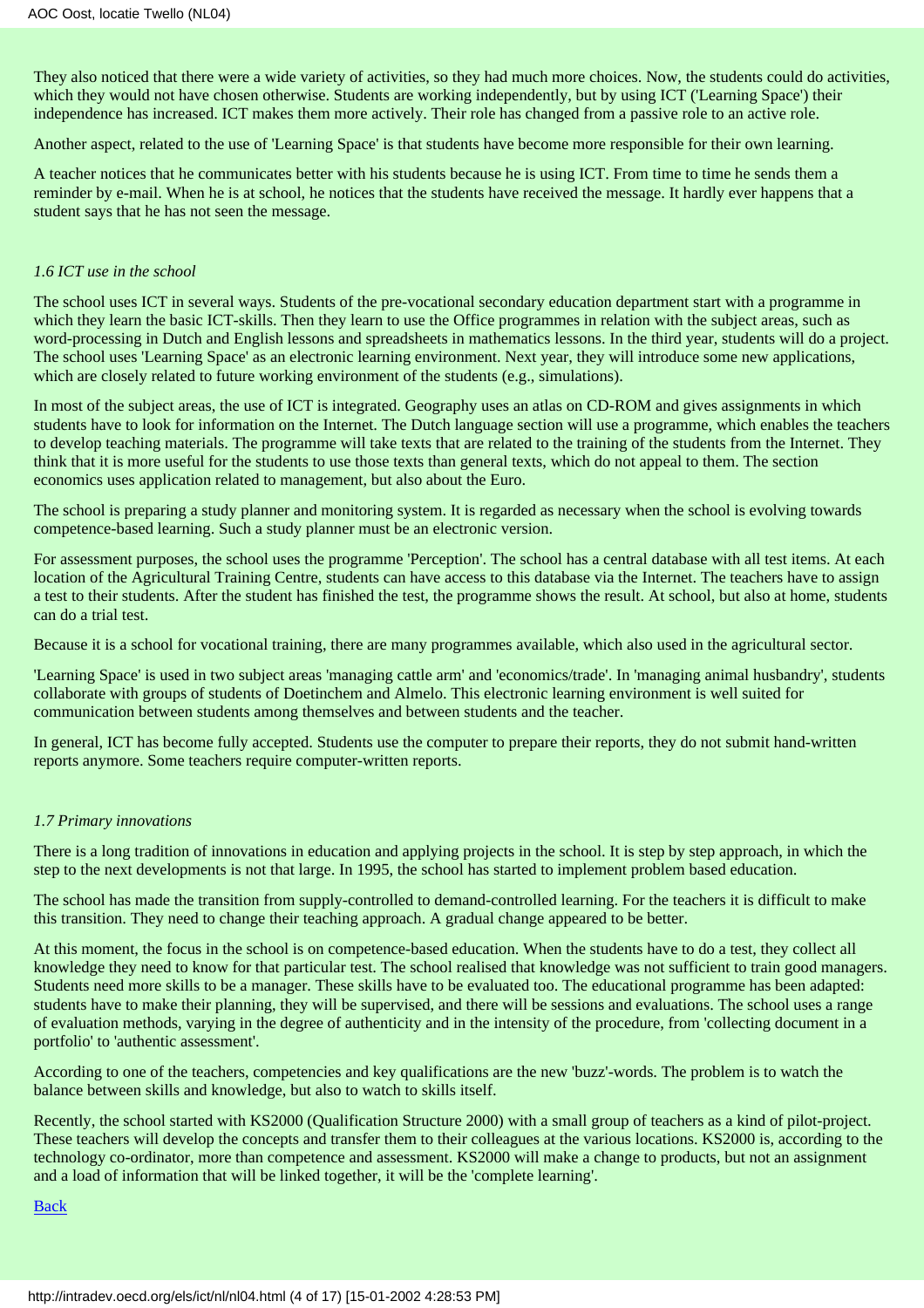## **2. The Past**

#### <span id="page-4-0"></span>*2.1 Innovation history*

In 1987, the location in Twello started to use the computers for the secondary process (management, preparation of lessons, etceteras). From 1995, computers have been used for the primary process. Students could make use of the Internet and e-mail. About one year later, the school collaborated with a Regional Training Centre (also a school for senior secondary vocational education) to experiment with distance education. A teacher of the Regional Training Centre offered lessons to the students of the Agricultural Training Centre. However, the technology did not function well. This had a negative impact on the experiences, but the students were motivated to participate and were positive about the experiment.

The positive reactions of the students encouraged the school to continue. The school became one of the 'Vanguard schools'. With the funding, the school could set up an ICT-infrastructure.

About three years ago, the school has chosen a programme to develop an electronic learning environment, with which the school wants to realise time and place independent learning. 'Learning Space' was chosen because of the possibility to communicate with each other. The economics teachers first used the programme for two reasons: (a) they had a lot of experience with computers, and (b) economics is part of each training. The first electronic learning environment was 'managing animal husbandry'. The idea was that when they have developed an electronic learning environment for one course, it could be transferred easily to the other courses. However, it appeared to be more complicated than was expected.

#### *2.2 Initiator of the innovation*

The respondents agree that the deputy principal initiated many of the ICT-activities and -projects in the school. The deputy principal is involved in the educational innovation of the whole Agricultural Training Centre. ICT is included in his tasks. He is one of the authors of the ICT-policy document of the Agricultural Training Centre. In this document, he has paid attention to the sections about education. The three main topics in this document were: communication, administration and education. These topics have been elaborated in five points meriting attention: administration, network management, educational projects, educational support and communication.

The technology co-ordinator illustrates the initiator of the innovation as follows. "If you want a project to be successful, you need a man, a story and a disaster. The man is the deputy principal, the story is the need to change of the educational approach to survive, the story is also the disaster, we are standing with our backs against the wall, it is sink or swim." The school has to be innovative to be able to continue.

### *2.3 Supporters of the innovation*

For ICT in general, the school has several persons who support the use of ICT. First, the Board of Governors, which has to agree with the ICT-policy of the school. When the school became a 'Vanguard school', the board had to take the appropriate actions.

At the location in Twello, there is a educational director. He supports the ICT-projects and the innovation projects in the school. Together with other persons in the school, he developed teaching-learning situations for the students.

The technology co-ordinator stimulates the teachers to use teaching materials for their subject areas in which ICT is integrated. The technology co-ordinator is also the system- and network manager. Therefore, teachers can ask him educational as well as technical questions.

More specific to 'Learning Space', the teachers who were involved, were enthusiastic and motivated. The deputy principal supported their activities by their participation in a course to learn more about 'Learning Space'.

### *2.4 Innovation problems*

'Learning Space' as wells as 'Perception' make use of the Internet. One of the main problems is unreliability of the connection with the Internet. The connection is established via Kennisnet (a national computer network for schools and related organisations, which gives the schools access to the Internet). The school has three ISDN-connections, though a wide-band connection of two Megabytes has been promised.

When there is no connection, which happens quite often, teachers have to change their lessons. That is not stimulating for the teachers, or for the students. Students who are doing a test with 'Perception' become frustrated when the connection is broken. The answers, they have given so far, are lost. They have to do the test again.

The technical problems have a negative impact on the development of the electronic learning environment and solving the problems related with this environment: What about the teaching aspects? What about the supervision? What about feedback?) A teacher notices that working in a group is in conflict with the concept of time- and place-independent learning. Students have to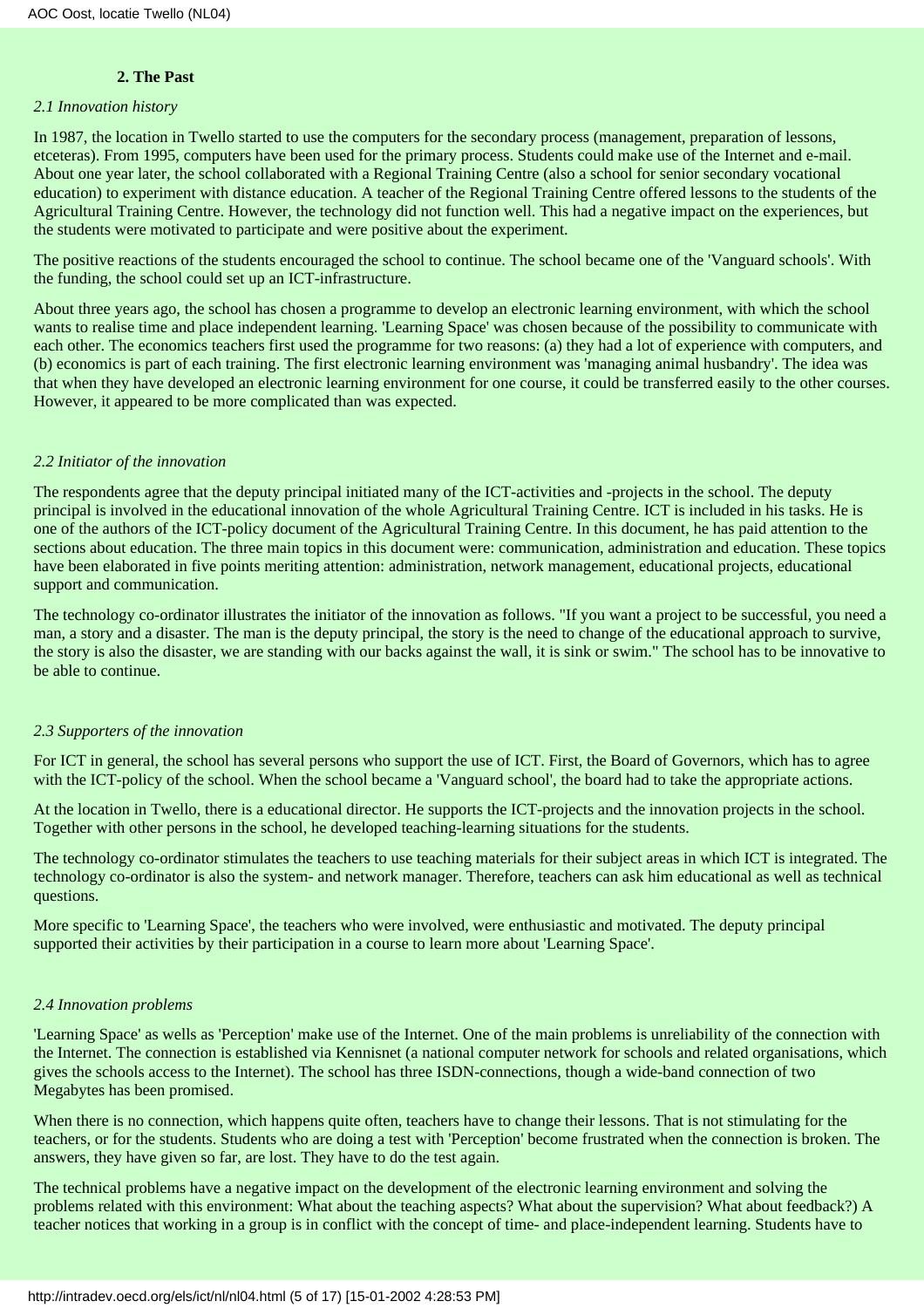make arrangements when and where they meet. Students, who do not have a computer at home or no access to the Internet, have to do their assignments at school.



*Photo 2: The computer lab of the school*

The technical support is not regarded as sufficient. The system manager works also at another location. The school has about ninety computers and a network. Therefore, the system manager should be full-time at this location.

### [Back](#page-0-0)

### **3. The Present**

#### <span id="page-5-0"></span>*3.1 Diffusion patterns*

The initiator of the (ICT-) innovations, the deputy principal, asks the teachers of whom he thinks will be enthusiastic to participate in a project in which ICT is used. He supplies them with the materials. The teachers have to develop it in such a way that the other teachers will accept it. With these ICT-projects the school hopes that the teachers who already use ICT and have learned about ICT by carrying out these projects, will take the other teachers whom do not use ICT in tow. It should be like an inkblot. Within the framework of KS2000, a pilot-project was started with a small group of teachers. They have to do the developments and diffuse the results to their colleagues.

Teachers of the economics section used 'Learning Space'. They have a lot of experience with ICT in economics. In the three locations that offer 'animal husbandry', there were two teachers who knew a lot about 'Learning Space' were able to go, together with two colleagues, to a course on 'Learning Space' to learn more about the principles of the programme.

The teachers of senior secondary vocational education who were not involved in the ICT-projects, became involved in the innovation of education and were kept informed about the current projects. However, the enthusiasm of the teachers of senior secondary vocational education who participated in an ICT-project was not transferred to the teachers of pre-vocational secondary education. The gap between these two groups of teachers appeared to be too large.

### *3.2 Staff development and involvement*

It is the policy in all locations of the Agricultural Training Centre that all teachers have to achieve the European Computer Driving Licence (ECDL). It required a great deal of effort to persuade all teachers, especially the teachers of over fifty years of age, who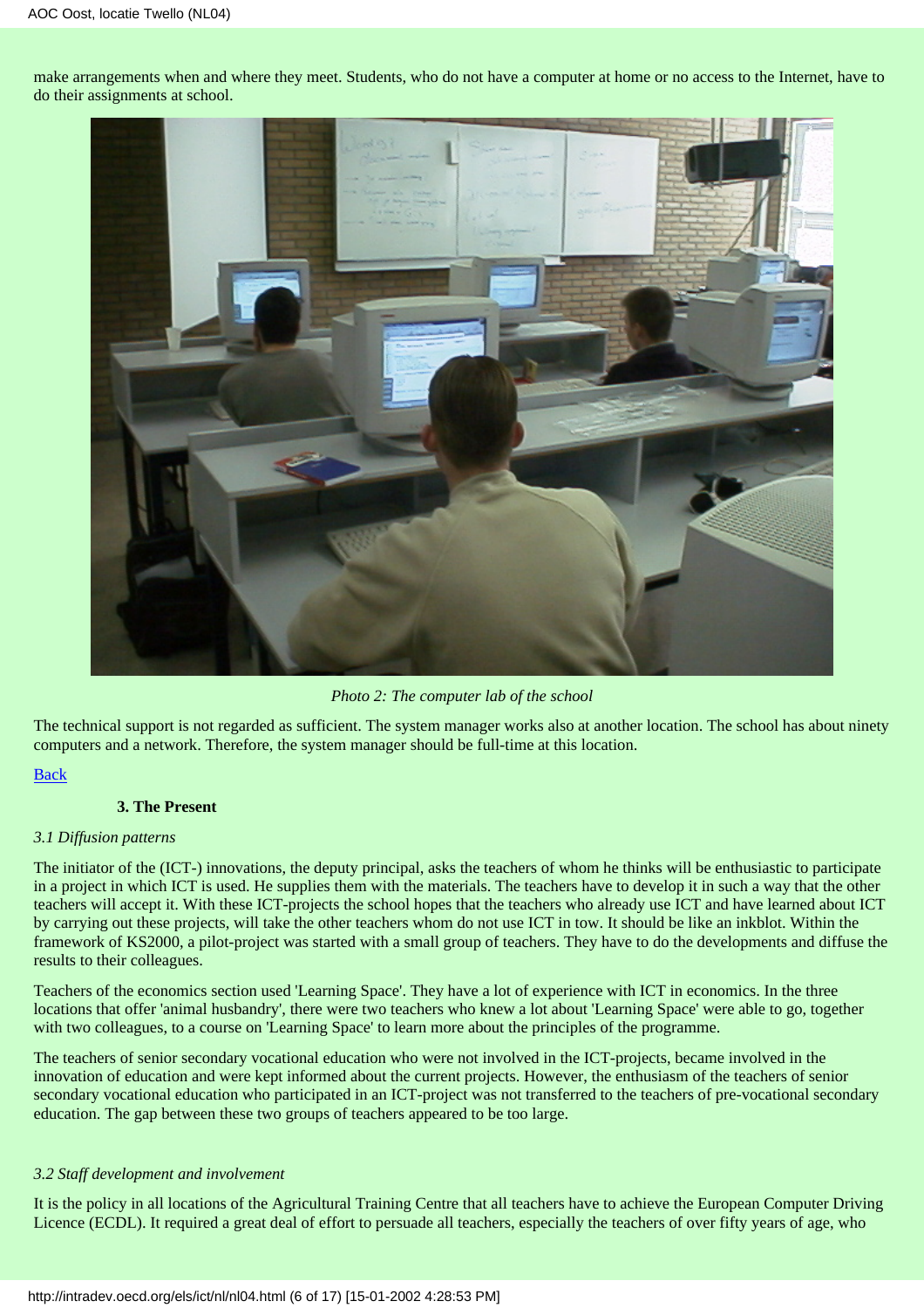have never touched a computer before. All teachers have received an ECDL-card and the progress will be discussed individually with the management. Half of their study time (eighty hours in a year) has to be spent on the ECDL. Teachers have three years to achieve the European Computer Driving Licence. Some teachers have already achieved this Licence.

The teachers who were asked to use 'Learning Space', were given the possibility to go to an external course. A teacher told us that he has been at an information session. The presenter knew a little bit more than they knew about the programme. The teacher wants to know more and thinks that he is not using all possibilities of the programme. He also said that it is problematic when you are one of the firsts to use it: others think that you are an expert.

The school organises meetings in which the teachers are able to present their experiences with the use of the computer in their teaching or to show how they use the computer. These meetings are intended to inform and to show other teachers the possibilities of ICT. The aim of the meetings is to make them enthusiastic too. An internal course is not considered yet.

Nearly all teachers have participated in a 'private PC' project, in combination with a connection to the Internet. Many of the teachers have discovered in this way the Internet and e-mail, and use them in their lessons too.

### *3.3 Role of leadership*

The deputy principal of the location in Twello is the manager of the department for senior secondary vocational education. For two days a week he is responsible for this task. The other days of the week he is engaged in the innovation of the educational process of the Agricultural Training Centre. ICT is included in this innovation.

He regards himself as a promoter of ICT. He sets up and manages various ICT-projects in the school. To carry out these projects he looks for those teachers who have experience with ICT (in education) and who are enthusiastic to develop new applications and materials in which ICT is integrated. He admits that this approach is not always successful. For a specific project he had a group of teachers who did very well, but these teachers could not motivate and stimulate other teachers. The distance between these two groups was too large.

## *3.4 ICT-innovation Connections*

The Agricultural Training Centre has five locations. Each of them is too small to start innovations and/or developments. Collaboration with other locations creates possibilities to develop parts of the curriculum together. The module 'animal husbandry' is an example of the collaboration of the teachers from three locations (Twello, Doetinchem and Almelo), which have this training in senior secondary vocational education. The teachers who are involved in this module meet each other frequently.



*Photo 3: Students at work in the Information centre*

The school has also connections with other Agricultural Training Centres in The Netherlands. One of these institutes has asked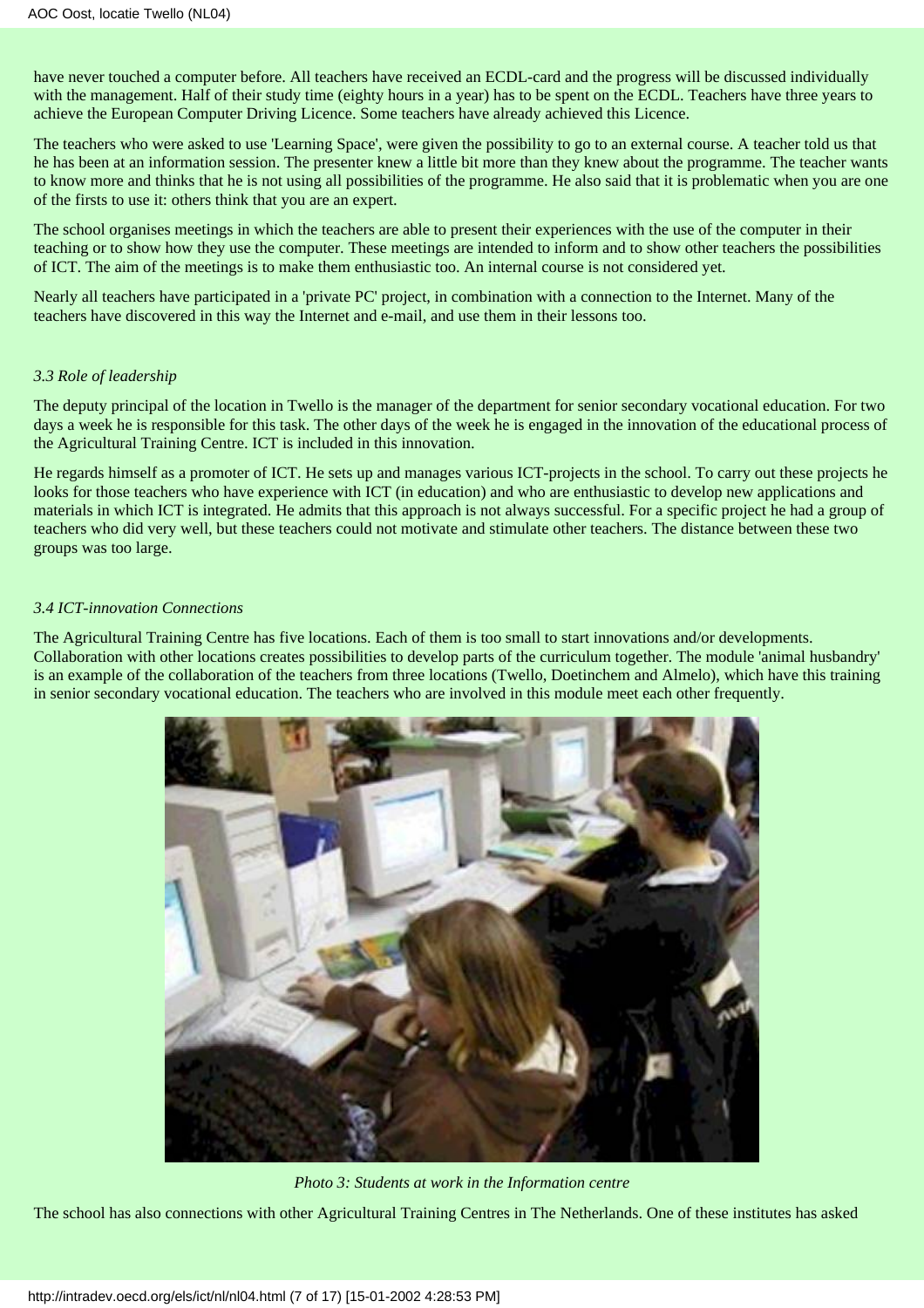whether it is possible that a number of their students participate in a module of Agricultural Training Centre Oost. The students can log on to the electronic learning environment that has been created for that particular module. Now, it is in an initial stage. The school expects that this will happen in the future more often.

#### *3.5 ICT infrastructure*

The school has about fifty computers for students, including twenty multimedia computers (equipped with a CD-ROM and a sound card). For educational use a video-projector, a scanner, a laser printer and a colour printer are available.

A great number of these computers are available in the computer lab. The computer lab (twenty-two computers) can split up in two or three smaller rooms by means of sliding walls. Two small groups can use the facilities at the same time. Printing facilities are available in the computer lab.

Students can work in the Information centre of the school. Fifteen computers, all connected to the Internet, are available in this centre. A scanner and a laser printer are available for the students. The computers are always occupied. Soon, some extra computers will be installed in the Information centre.

The school is connected to Kennisnet, which gives access to the Internet. In all classrooms a connection to the Internet is available. Half of the computer is connected to the Internet.

The school has a wide variety of software available. Besides the Office-programmes, there are many applications and programmes, which are also used in practice, at farms, nurseries and garden centres.

The system manager is working at several locations. The location in Twello has also an assistant system manager. The present technical support is not regarded as sufficient (it is a matter of money).

### *3.6 Effectiveness*

The teachers think when they use the computer for educational purposes, their role changes from passing on knowledge to supervising of students. In spite of the problems with the network and Internet, the teachers are still motivated to develop modules in which ICT is integrated. The teacher we have spoken with told us that he is communicating more frequently with his students He sends them notes or reminders by e-mail.

The role of the students has also changed by using ICT. Students are working more actively when they use the computer. In addition, it appeals to their independence and responsibility. As a result of the use of 'Learning Space' in 'managing animal husbandry', students are working more independently than before.

At this moment, the school has not reached yet the goal to reduce the number of lessons since 'Learning Space' has been implemented. The use of ICT in education should yield a profit.

The teacher who developed the electronic learning environment for 'managing animal husbandry', is still not convinced of the usefulness of 'Learning Space' because of the technical problems. Sometimes, he considers using a book and having the students send the assignments by e-mail only. But these assignments have to be marked. He did it in an electronic way: opened the file with the assignments in Word, students typed their text in black and he typed his remarks in red. It cost a lot of time. Other teachers gave a mark only. But the teacher regards this as a decline: students get less feedback than in the old situation. Electronic feedback costs more time.

### *3.7 Academic rigour*

Two ICT-projects have been set up in which 'Learning Space' is used to create an electronic learning environment. This concerns 'managing animal husbandry' and 'economics/trade'. The electronic learning environment has clear structure to design and develop education. It also contains the possibility for communication between students among themselves and between students and the teacher.

The use of ICT brings about changes in many aspects and the danger is that teachers think that they are doing it in a new way, but in fact it was the old way. There was a complaint that students did not have the same knowledge anymore as before. But it was forgotten that it was a different teaching/learning process that also needs monitoring and supervision by the teacher. The control process was completely forgotten. Also because students were acquiring new skills and competencies. Teachers have to be familiar with the programme and know all characteristics of it. It is a drawback of every 'Vanguard school', everything is new and experience is lacking. According to the technology co-ordinator, education can only be improved by using ICT if all subject matter is reviewed fully and critically.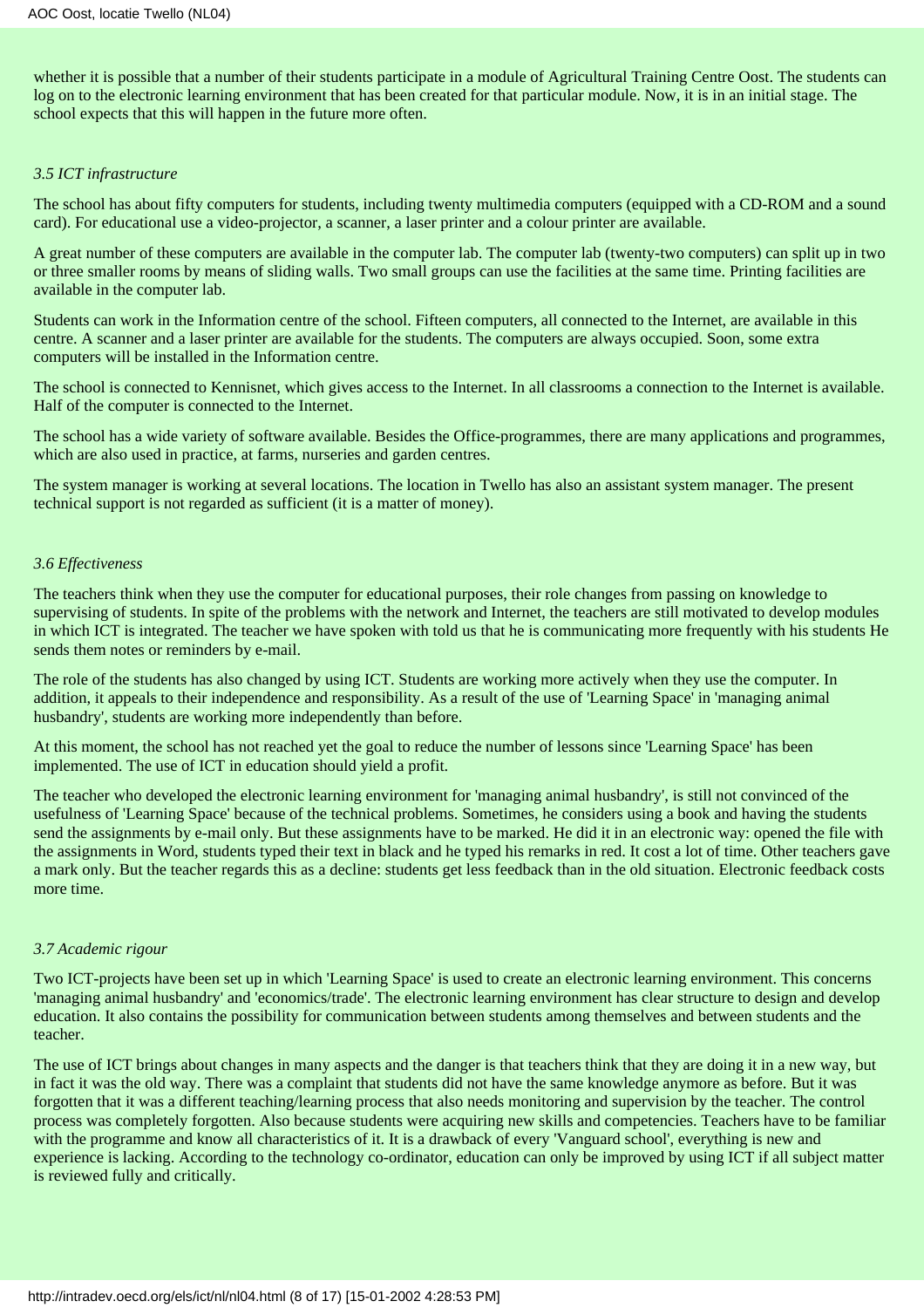### *3.8 Equity*

The deputy principal as well as the teacher we have spoken with has noticed that the electronic learning environment appeals more to the girls than to the boys in their school. It looks like girls are able to work more independently than boys are at that age. It is also known that girls learn differently. Girls are working is a more structured way and are more serious than boys. Boys show a different behaviour: they want to be popular and are busy doing other things in their environment. Boys make more noise than girls do.

Not all students have a computer at home. They have to use the computers at school. But when all computers, e.g., in the Information centre, are occupied, they complain.

Some of the students have indicated that they are not interested in the computer. But many boys like it very much. There are quite a lot of girls in his class, according to the teacher, seven out of twenty-one. These girls are rather fanatic when it comes to using the computer.

The weaker students, who also have to work independently, will have a hard time. Then, they have to depend on the members of their groups. A teacher has little influence on this. According to the teacher, these students may be the victims of this system. Other systems have their disadvantages too.

### *3.9 Sustainability*

The choice to offer twenty percent of the attainment targets by using ICT and to reduce the contact hours with twenty percent implies that the school wants to use ICT to replace the traditional teaching and wants to fit ICT in to realise an innovation of the teaching/learning process. The use of programmes like 'Learning Space' and 'Perception' is meant to implement this innovation. The technical problems impede the innovation. Teachers have to find solutions when the system fails, e.g., use their books (some students think that they can learn something at last). The teachers have less time to learn more about the programmes and apply the possibilities of the programmes.

### *3.10 Scalability*

If other schools for senior secondary vocational education want to implement this innovation, they need a good ICT-infrastructure: enough computers and a functioning network. You also need members of the staff who know a little about computers and you have to teach the students the basic ICT-skills.

It is also necessary that the Board of Governors supports the innovation and is willing to invest money. When you have done the first step, the second step has to be taken. If someone blocks this step, you cannot continue.

The pedagogical practice paradigm has to be adapted. Teachers need to collaborate with each other and work together. Also students have to learn this.

With 'Learning Space' the teachers have to give a new interpretation of their subject. School will start the discussion: what do we want to do with the programme (while nobody knows what can be done), while others will say that is not important. While you work you discover the possibilities of the programme. It cannot be prevented, all schools will have this discussion, according to the teacher.

#### *3.11 Results of the Teachers ICT Practices Survey*

The Teachers ICT Practices Survey was given to five teachers of the economics section. Four surveys were returned. The tables with the results are presented in Appendix A.

The teachers feel (very) comfortable with using a computer to write a paper, to search for information on the World Wide Web or to send and receive e-mail. They feel (somewhat) comfortable when they use a database or when present information (with PowerPoint). They do not feel comfortable with the computer to create and maintain web pages or to use a programming language.

In the past school year their students did use the World Wide Web, send or receive e-mail, use a word-processing programme several times each month or week. Their students did not use a computer to play games or use a presentation programme. A spreadsheet, a graphics programme and an instructional programme were used a few times. An on line forum or chat room was joined also a few times.

Three quarters of the teachers rate their ability to use a computer as 'fair', one quarter as 'good'.

In the last school year, student computer use was evaluated for grading according to all four teachers. One teacher created or modified a web site with any of his classes. All computer use in their classes was directly related to the course content. Some of the computer use that the teachers assigned was done by students individually according to three teachers (one teacher says most of the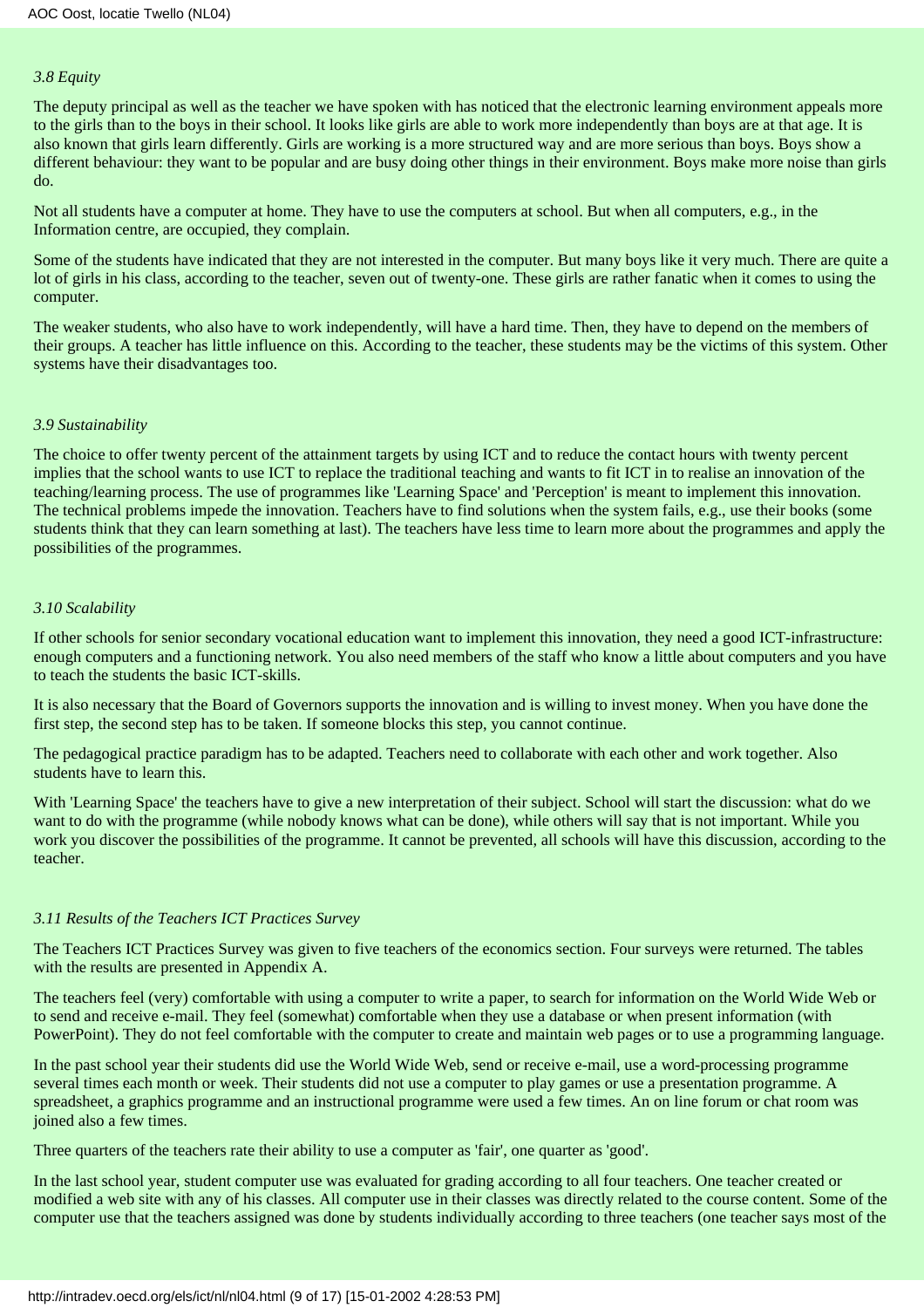computer use).

The teachers do not impose restrictions to the students when they assign World Wide Web searching.

The degree in which the teachers use a computer at home for preparing for lessons, varies from 'a few times' (one teacher) to 'several times each week' (two teachers). Two of the teachers have participated as a student or instructor in a virtual course through the Internet. Three of four teachers have involved their students in collaborative learning over the Internet.

Three teachers use technology to collaborate with other teachers. Three teachers send each day on average one of five e-mails (one teacher more then twelve).

(Nearly) all have not made changes to a computer's hardware or created a web site. Three teachers have updated an application program, recovered a damaged file and/or developed a database.

[Back](#page-0-0)

## **4. Main hypotheses**

### <span id="page-9-0"></span>*4.1 Technology is a strong catalyst for educational innovation and improvement*

The ICT-policy document of the school makes clear that ICT will have an important function in the teaching/learning process: a part of the attainment targets will be offered by ICT (see section 1.1). ICT is used to realise flexible teaching and efficiency in education. By applying the programmes 'Learning Space' and 'Perception' the school wants to realise this goal. Distance learning, independent working by students, collaboration between groups of students of various locations and communication between teachers and students make use of ICT (see section 1.1 and 1.3). ICT can be regarded as a catalyst in this school.



*Photo 4: This part of the computer lab can be used separately*

The deputy principal of the school is very active in the field of ICT. He initiates several ICT-projects, with which he innovates the senior secondary vocational education in the school (see section 2.2 and 3.3).

However, the problems with Kennisnet, which gives access to the Internet impede the developments (see section 2.4). Next, the expected reduction of lessons has not yet taken place (see section 1.2).

On the basis of these findings, the hypothesis can be accepted. ICT has a strong influence on the innovation in this school.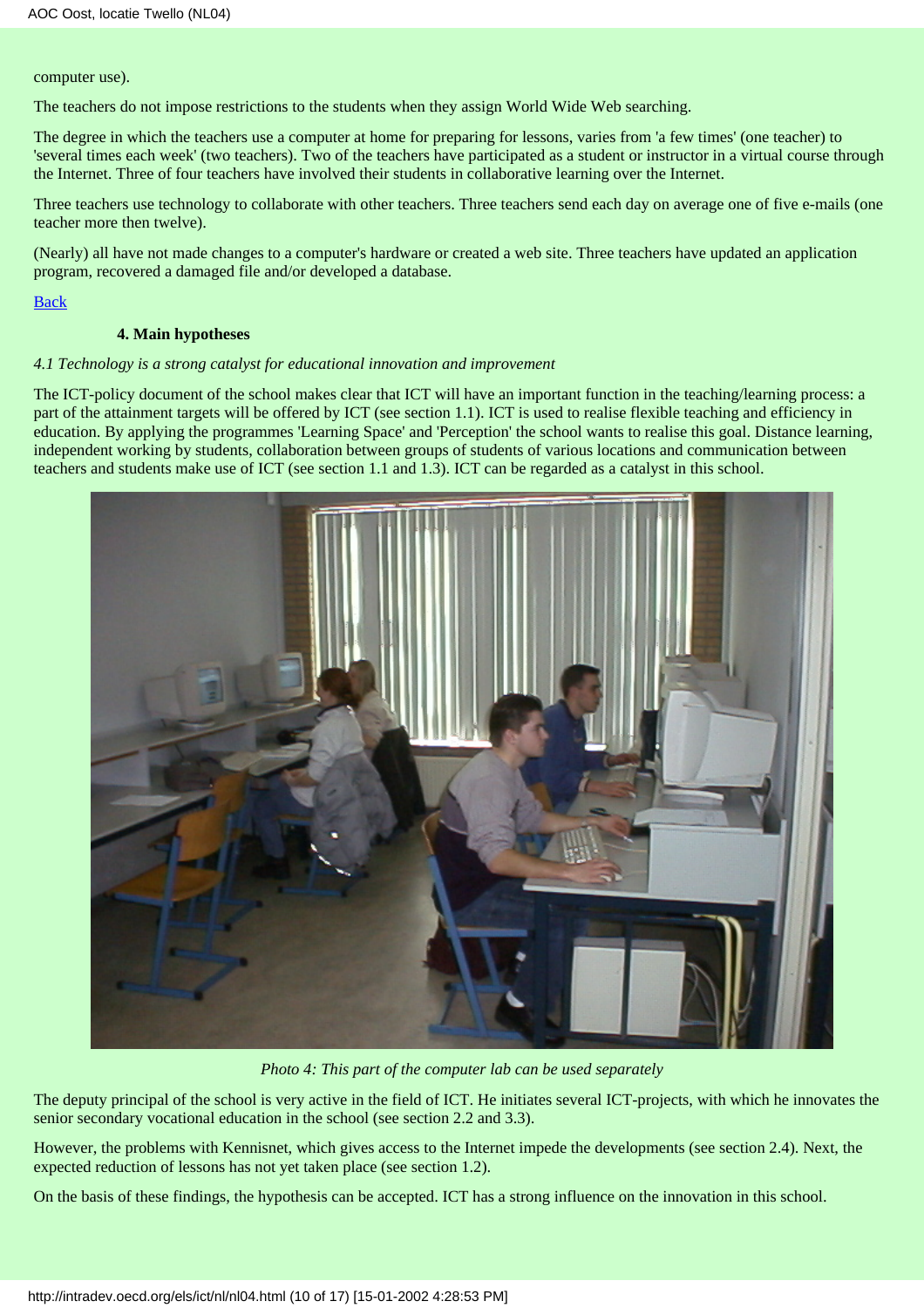### *4.2 The diffusion followed the traditional diffusion pattern for innovations*

When the school starts to implement an innovation, the same approach is chosen. The deputy principal asks teachers who will be enthusiastic and have sufficient experience with ICT for an ICT-project. This group of teachers implements the innovation. The members of the ICT-projects develop materials and have to prepare the implementation in the school (makes it acceptable for the other teachers). During the ICT-projects, the other teachers are informed about the projects (see section 3.1).

For the implementation of KS2000, the school has set up a pilot-project. A small group of teachers is involved, but in the end, all teachers will apply this innovation (see section 3.1).

The school has two departments, one for pre-vocational secondary education and one for senior secondary vocational education. Implementation and diffusion of innovations in senior secondary vocational education are not transferred to pre-vocational secondary education because of the gap between the two groups of teachers (see section 3.1 and 3.3).

The hypothesis regarding the traditional diffusion pattern cannot be rejected. An innovation with ICT is regarded just as any innovation: implementation starts with a small group of enthusiastic teachers.

# *4.3 Successful implementation of ICT depends mostly upon staff competence*

'Learning Space' was implemented in the training 'animal husbandry', and in particular in the subject area 'managing animal husbandry'. This training and subject area were chosen because the teachers who are involved (teachers of the economics section) use ICT in several ways (spreadsheet and various applications which are related to the practice) (see section 2.1). They were able to attend a course about 'Learning Space' (see section 2.3).

All teachers have to achieve the European Computer Driving Licence. Some teachers already have achieved this Licence. Nearly all teachers have participated in a 'private PC' project (see section 3.2).

Though the teachers are ICT competence and the teachers involved have attended an external course, not all aspects of 'Learning Space' are known. Compared with other schools, this school has relatively a lot of experience with the programme. In general, there is little experience. One of the teachers thinks that does not master the programme completely. The other teachers have been informed about 'Learning Space'. An internal is not yet an issue (see section 3.2).

More important are the technical problems with the Internet. At irregular moments the connection with the Internet is broken. The school has access to the Internet via Kennisnet. The school was promised a wide-band connection, but until this moment, this has not been realised yet (see section 2.4).

In spite of these technical problems, the hypothesis can be accepted. The school uses of 'Learning Space' in several ways and will also create an electronic learning environment in pre-vocational secondary education.

### *4.4 Gaps in academic performance between high and low poverty students will not increase*

Most of the students of senior secondary vocational education have a computer at home. But at school, there are sufficient possibilities for those who do not have a computer at home, to use a computer (see section 2.4). All students can go the Information centre of the school. Sometimes, the students who are dependent on these computers complain that all computers are occupied (see section 3.8). The number of computers will be expanded (see section 3.5).

For the students of the subject area 'managing animal husbandry', the school has planned lessons in the computer lab for them which can be used to do their assignments (see section 1.2). Also at other moments, when the computer lab is not in use, students can work there.

There is not sufficient evidence to reject the hypothesis. The performance gap will not increase because of the possible limited access to ICT.

# *4.5 Successful implementation of ICT will lead to the same or higher academic standards*

The curriculum of the school is based on competence-based education. For students who are trained to become manager (level IV of the qualification structure), knowledge is not enough. Competencies are also required. The curriculum has been adapted, though it can be problematic to find a balance between knowledge and competencies (see section 1.6).

The implementation of 'Learning Space' brings about a different pedagogical practice paradigm, which is based on competencies and less on knowledge. In the subject area 'managing animal husbandry' students learn other, additional skills like communication and collaboration (see section 3.7). In this way, this subject contributes to competence-based education.

It cannot be concluded that the implementation of ICT has lead to lower academic standards as before. Therefore, the hypothesis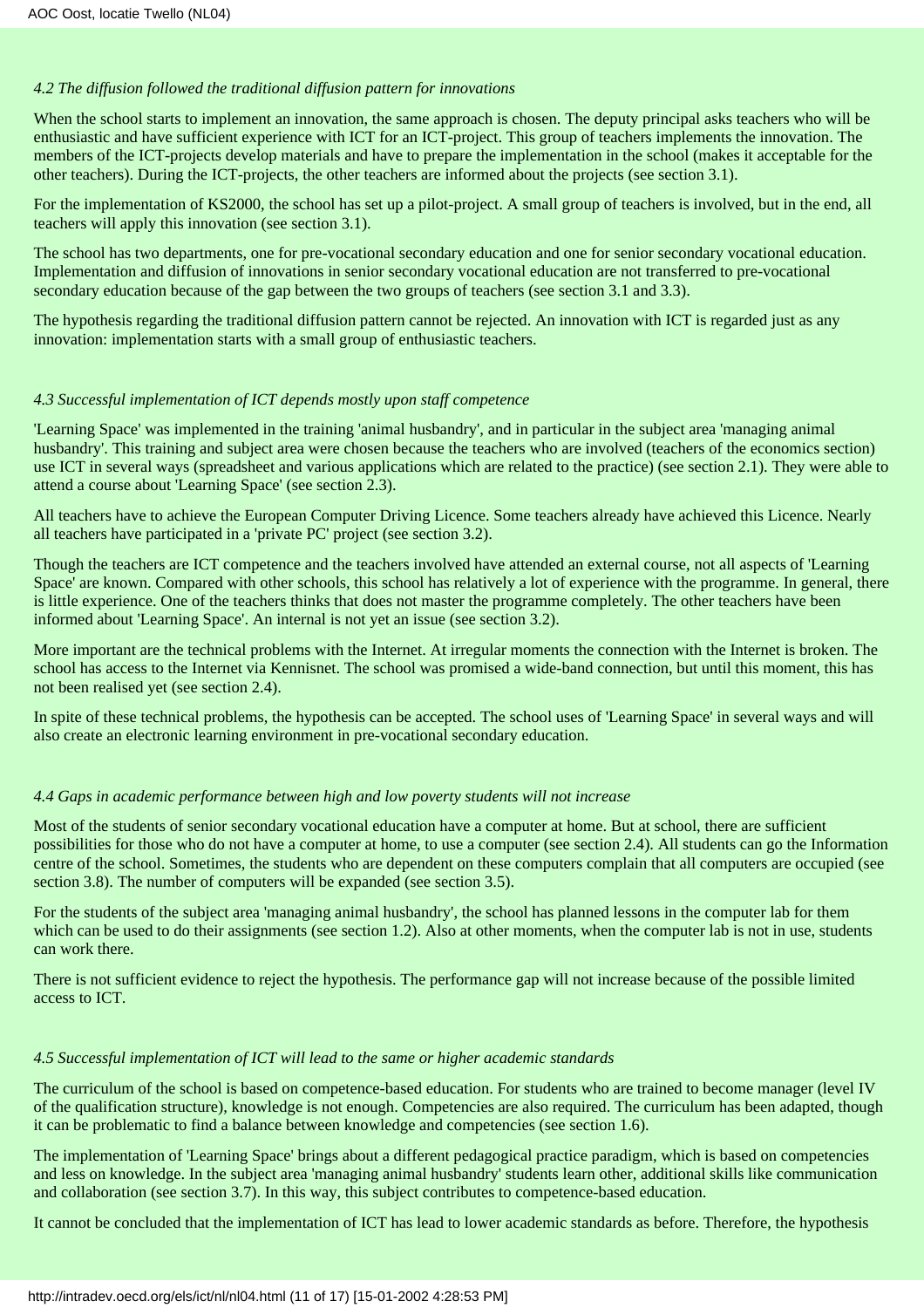can be accepted.

[Back](#page-0-0)

## **5. Projection to the future**

### <span id="page-11-0"></span>*5.1 Sustainability*

The ICT-policy document describes how ICT will be integrated in the teaching/learning process of the school. ICT in the school has to be effective, efficient and liveable, has to prepare students for the society and has to prepare students for the world of employment. ICT is used to offer twenty percent of the attainment targets.

The training 'animal husbandry' is focussing on electronic learning environments with 'Learning Space. We have not received signals that the management of the school is considering to end this particular innovation in due time.

The ICT-infrastructure will improve, according to the ICT-policy document. One of the aims is that in 2002 the student : computer ratio will be five to one (one computer for every five students).

ICT as an innovation is strengthened by setting up working groups, which are cross-curricular and go beyond locations.

## *5.2 Scalability*

A distinction regarding scalability can be made between within the Agricultural Training Centre and other schools for secondary vocational and general education.

Firstly, within the school. Economics will be the spearhead because it is an element in all training in senior secondary vocational education. Experiences and results can be transferred easily to other sections.

Next to 'managing animal husbandry' an electronic learning environment has been developed for 'economics/trade' (both in senior secondary vocational education). For pre-vocational secondary education also an electronic learning environment, based on 'Learning Space', will be developed, which will be used for an assignment for biology which the students get in the third year of their study. Students of the middle-management vocational pathway have to make an integrative assignment. The school wants to use 'Learning Space' for this purpose too.

Other schools can benefit from the experiences with 'Learning Space' next to the essential requirements as a budget for computers and network (ICT-infrastructure) and staff development, support form the management and a reflection on the present pedagogical practice paradigm. A group of enthusiastic teachers develop and implement the electronic learning environment.

[Back](#page-0-0)

# **Appendix A: Tables for Teacher ICT Practices Survey**

#### *Gender of the respondents*

<span id="page-11-1"></span>

|                |              | Count | Col %     |
|----------------|--------------|-------|-----------|
|                | female       |       | ,0%       |
| Gender teacher | male         |       | $100,0\%$ |
|                | not answered |       | ,0%       |
| Group Total    |              |       | 100,0%    |

### *How comfortable are you with using a computer to do each of the following?*

|                        | Create and maintain web pages |        | Write a paper |        | Search for information on the<br>World Wide Web |        |
|------------------------|-------------------------------|--------|---------------|--------|-------------------------------------------------|--------|
|                        | Count                         | %      | Count         | $\%$   | Count                                           | $\%$   |
| not at all comfortable |                               | 100,0% |               | ,0%    | O                                               | $,0\%$ |
| somewhat comfortable   |                               | ,0%    |               | $.0\%$ | 0                                               | $,0\%$ |
| comfortable            |                               | ,0%    |               | ,0%    | 3                                               | 75,0%  |
| very comfortable       |                               | ,0%    | 4             | 100,0% |                                                 | 25,0%  |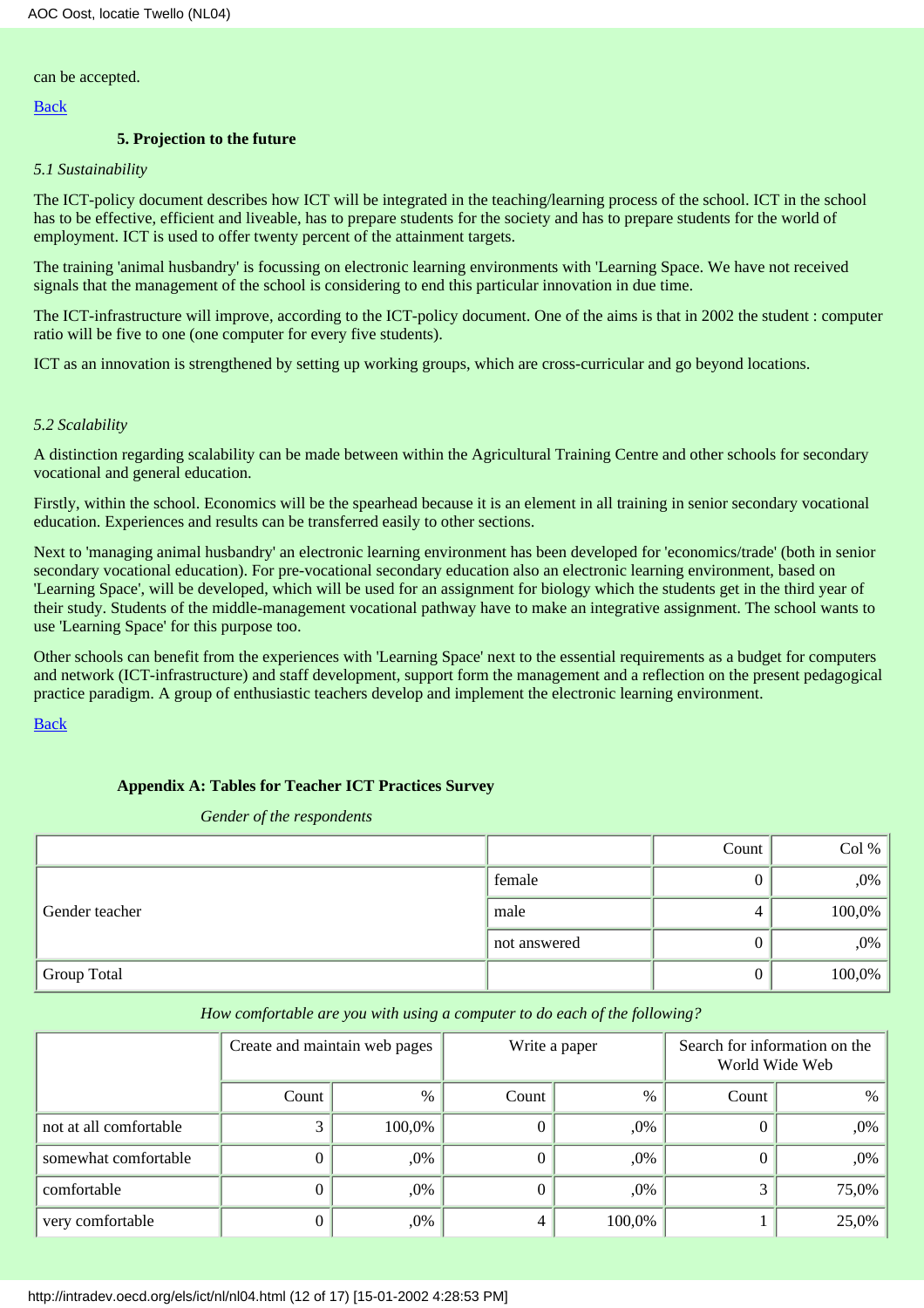| Total | $00.0\%$ | 100.0% | 10 <sup>c</sup> |
|-------|----------|--------|-----------------|

*How comfortable are you with using a computer to do each of the following? (continued)*

|                        | Use a data base |        |                | Send and receive e-mail |          | Programming (i.e., use a<br>programming language) |  |
|------------------------|-----------------|--------|----------------|-------------------------|----------|---------------------------------------------------|--|
|                        | Count           | $\%$   | Count          | %                       | Count    | $\%$                                              |  |
| not at all comfortable |                 | ,0%    | $\theta$       | $,0\%$                  |          | 100,0%                                            |  |
| somewhat comfortable   |                 | 75,0%  | $\overline{0}$ | $,0\%$                  | $\Omega$ | ,0%                                               |  |
| comfortable            |                 | ,0%    | 2              | 50,0%                   | $\Omega$ | ,0%                                               |  |
| very comfortable       |                 | 25,0%  | $\overline{2}$ | 50,0%                   | $\theta$ | ,0%                                               |  |
| Total                  |                 | 100,0% | 4              | 100,0%                  |          | 100,0%                                            |  |

*How comfortable are you with using a computer to do each of the following? (continued)*

|                        | Draw a picture or diagram |        | Present information (e.g., use<br>PowerPoint) |        |  |
|------------------------|---------------------------|--------|-----------------------------------------------|--------|--|
|                        | Count                     | $\%$   | Count                                         | $\%$   |  |
| not at all comfortable |                           | 25,0%  | $\theta$                                      | ,0%    |  |
| somewhat comfortable   | $\Omega$                  | ,0%    | $\overline{2}$                                | 50,0%  |  |
| comfortable            | 3                         | 75,0%  | $\overline{2}$                                | 50,0%  |  |
| very comfortable       | 0                         | ,0%    | 0                                             | ,0%    |  |
| Total                  | 4                         | 100,0% | 4                                             | 100,0% |  |

# *During the past school year, how often did your students on average do the following?*

|                          | Use the World Wide Web |        |       | Create web pages |       | Send or receive e-mail |  |
|--------------------------|------------------------|--------|-------|------------------|-------|------------------------|--|
|                          | Count                  | $\%$   | Count | $\%$             | Count | %                      |  |
| never                    |                        | ,0%    | 3     | 75,0%            | 0     | $,0\%$                 |  |
| a few times              |                        | ,0%    |       | 25,0%            | 0     | $,0\%$                 |  |
| several times each month |                        | 50,0%  |       | ,0%              | 2     | $50,0\%$               |  |
| several times each week  |                        | 50,0%  | 0     | ,0%              | 2     | $50,0\%$               |  |
| Total                    | 4                      | 100,0% | 4     | 100,0%           | 4     | 100,0%                 |  |

*During the past school year, how often did your students on average do the following? (continued)*

|                          | Use a word processing program |        | Use a computer to play games |        | Use a spreadsheet |        |
|--------------------------|-------------------------------|--------|------------------------------|--------|-------------------|--------|
|                          | Count                         | $\%$   | Count                        | $\%$   | Count             | %      |
| never                    |                               | ,0%    | 4                            | 100,0% | 0                 | ,0%    |
| a few times              |                               | ,0%    | $_{0}$                       | ,0%    |                   | 75,0%  |
| several times each month |                               | ,0%    | $\Omega$                     | ,0%    | $\Omega$          | ,0%    |
| several times each week  | 4                             | 100,0% | 0                            | ,0%    |                   | 25,0%  |
| Total                    | 4                             | 100,0% | 4                            | 100,0% | 4                 | 100,0% |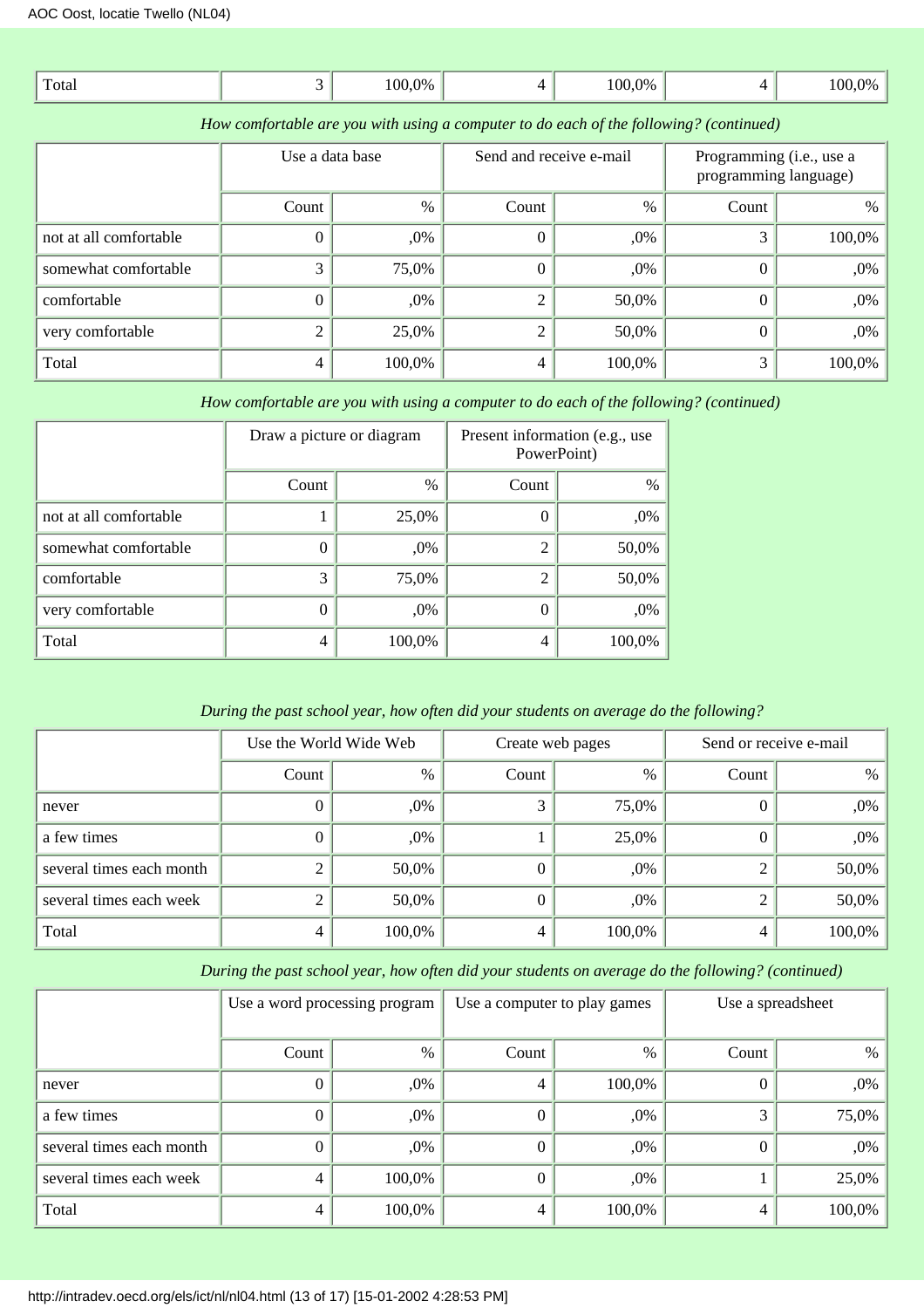|                          | Use a graphics program |        | Join in an on-line forum or chat<br>room |        | Use a presentation program<br>(e.g., PowerPoint) |        |
|--------------------------|------------------------|--------|------------------------------------------|--------|--------------------------------------------------|--------|
|                          | Count                  | $\%$   | Count                                    | $\%$   | Count                                            | $\%$   |
| never                    |                        | 50,0%  |                                          | 25,0%  |                                                  | 75,0%  |
| a few times              |                        | 25,0%  | 2                                        | 50,0%  | $\Omega$                                         | ,0%    |
| several times each month | 0                      | ,0%    |                                          | 25,0%  |                                                  | 25,0%  |
| several times each week  |                        | 25,0%  | 0                                        | $,0\%$ |                                                  | ,0%    |
| Total                    | 4                      | 100,0% | 4                                        | 100,0% | 4                                                | 100,0% |

*During the past school year, how often did your students on average do the following? (continued)*

*During the past school year, how often did your students on average do the following? (continued)*

|                          | Use an instructional program<br>(including simulations) |        | Other computer uses |        |  |
|--------------------------|---------------------------------------------------------|--------|---------------------|--------|--|
|                          | Count                                                   | $\%$   | Count               | $\%$   |  |
| never                    | 0                                                       | ,0%    |                     | 100,0% |  |
| a few times              | 3                                                       | 75,0%  | $\theta$            | ,0%    |  |
| several times each month | 0                                                       | ,0%    | $\theta$            | ,0%    |  |
| several times each week  |                                                         | 25,0%  | $\theta$            | ,0%    |  |
| Total                    | 4                                                       | 100,0% |                     | 100,0% |  |

## *Rating the ability to use a computer*

|                                                    |      | Count | Col %  |
|----------------------------------------------------|------|-------|--------|
|                                                    | poor |       | ,0%    |
| How would you rate your ability to use a computer? | fair |       | 75,0%  |
|                                                    | good |       | 25,0%  |
| Group Total                                        |      |       | 100,0% |

| Based on experiences or polices from the last school year |  |  |  |
|-----------------------------------------------------------|--|--|--|
|                                                           |  |  |  |

|       | Was student computer use ever<br>evaluated for grading? |               | Did you create or modify a<br>Web site with any of your<br>classes you taught? |        |
|-------|---------------------------------------------------------|---------------|--------------------------------------------------------------------------------|--------|
|       | Count                                                   | $\frac{0}{0}$ | Count                                                                          | $\%$   |
| no    | 0                                                       | ,0%           | 3                                                                              | 75,0%  |
| yes   | 4                                                       | 100,0%        |                                                                                | 25,0%  |
| Total | 4                                                       | 100,0%        | 4                                                                              | 100,0% |

# *Based on experiences or polices from the last school year (continued)*

|             | What portion of the computer<br>use in your classes was directly<br>related to the course content? |               | What portion of the computer<br>use that you assigned was done<br>by students individually? |        |
|-------------|----------------------------------------------------------------------------------------------------|---------------|---------------------------------------------------------------------------------------------|--------|
|             | Count                                                                                              | $\frac{0}{0}$ | Count                                                                                       | $\%$   |
| very little | ,0%                                                                                                |               |                                                                                             | $,0\%$ |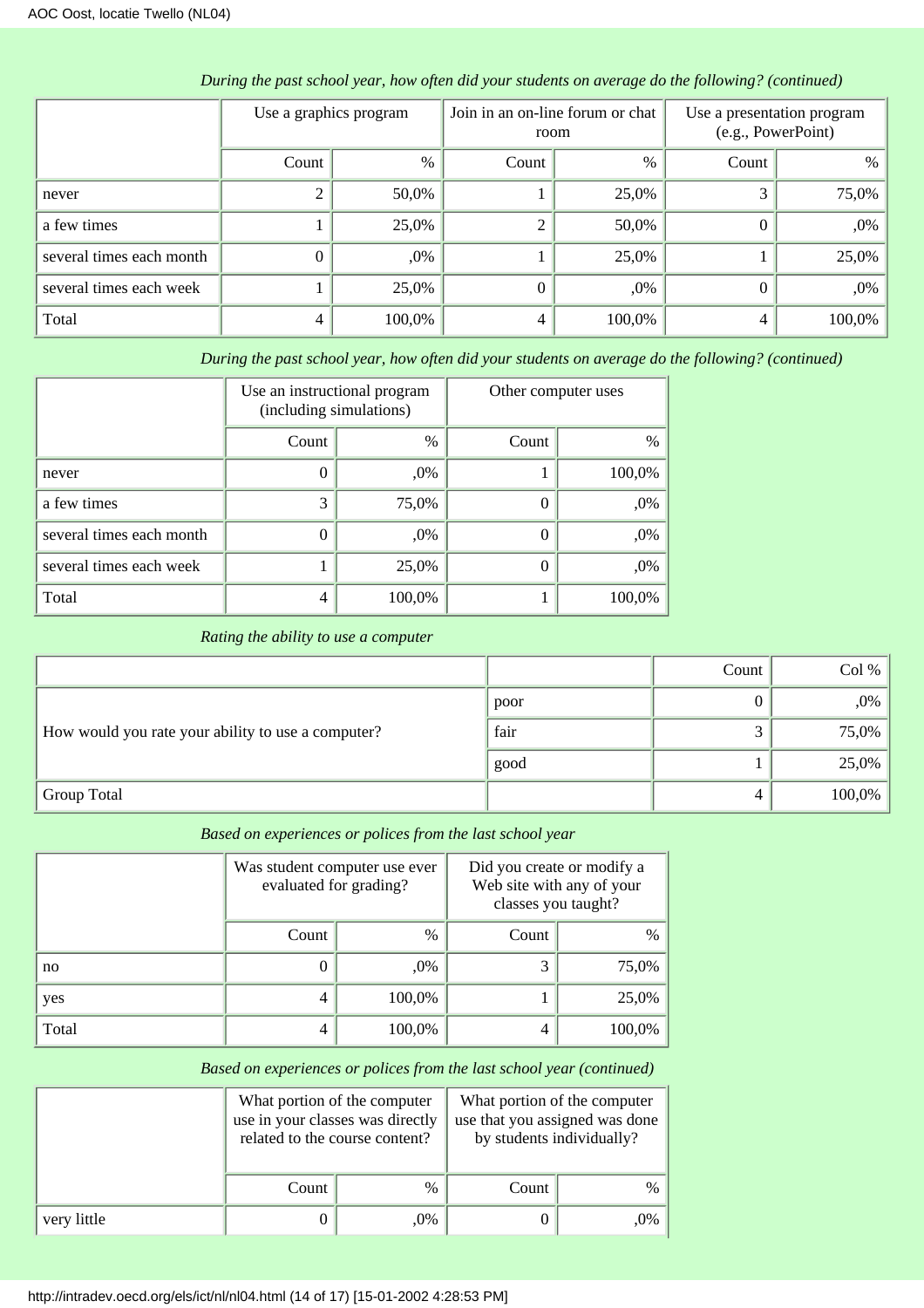| some  |   | $,0\%$ |   | 75,0%  |
|-------|---|--------|---|--------|
| most  |   | ,0%    |   | 25,0%  |
| all   | 4 | 100,0% | υ | ,0%    |
| Total | 4 | 100,0% | 4 | 100,0% |

*Based on experiences or polices from the last school year (continued)*

|                       | If you assigned World Wide<br>Web searching, how much<br>freedom did you allow? |        |  |  |  |
|-----------------------|---------------------------------------------------------------------------------|--------|--|--|--|
|                       | Count<br>%                                                                      |        |  |  |  |
| designated sites only | $.0\%$                                                                          |        |  |  |  |
| some restrictions     | $,0\%$                                                                          |        |  |  |  |
| no restrictions       | 4                                                                               | 100,0% |  |  |  |
| Total                 |                                                                                 | 100,0% |  |  |  |

# *Based on experiences or polices from the last school year (continued)*

|                          | How often did you use a<br>computer at home for preparing<br>for teaching? |        |  |  |  |
|--------------------------|----------------------------------------------------------------------------|--------|--|--|--|
|                          | Count<br>%                                                                 |        |  |  |  |
| never                    | ,0%                                                                        |        |  |  |  |
| a few times              | 25,0%                                                                      |        |  |  |  |
| several times each month |                                                                            | 25,0%  |  |  |  |
| several times each week  | 2                                                                          | 50,0%  |  |  |  |
| Total                    | 4                                                                          | 100.0% |  |  |  |

# *Based on experiences or polices from the last school year (continued)*

|       | Did you participate as a student<br>or instructor in a virtual course<br>through the Internet? |        | Did you involve your students<br>in collaborative learning over<br>the Internet? |        |  |
|-------|------------------------------------------------------------------------------------------------|--------|----------------------------------------------------------------------------------|--------|--|
|       | $\frac{0}{0}$<br>Count                                                                         |        | Count                                                                            | $\%$   |  |
| no    | 2                                                                                              | 50,0%  |                                                                                  | 25,0%  |  |
| yes   | 2                                                                                              | 50,0%  | 3                                                                                | 75,0%  |  |
| Total | 4                                                                                              | 100,0% | 4                                                                                | 100,0% |  |

# *Using technology to collaborate*

|                                                              |     | Count | Col %    |
|--------------------------------------------------------------|-----|-------|----------|
| Are you using technology to collaborate with other teachers? | no  |       | 25,0%    |
|                                                              | yes |       | $75,0\%$ |
| <b>Group Total</b>                                           |     |       | 100,0%   |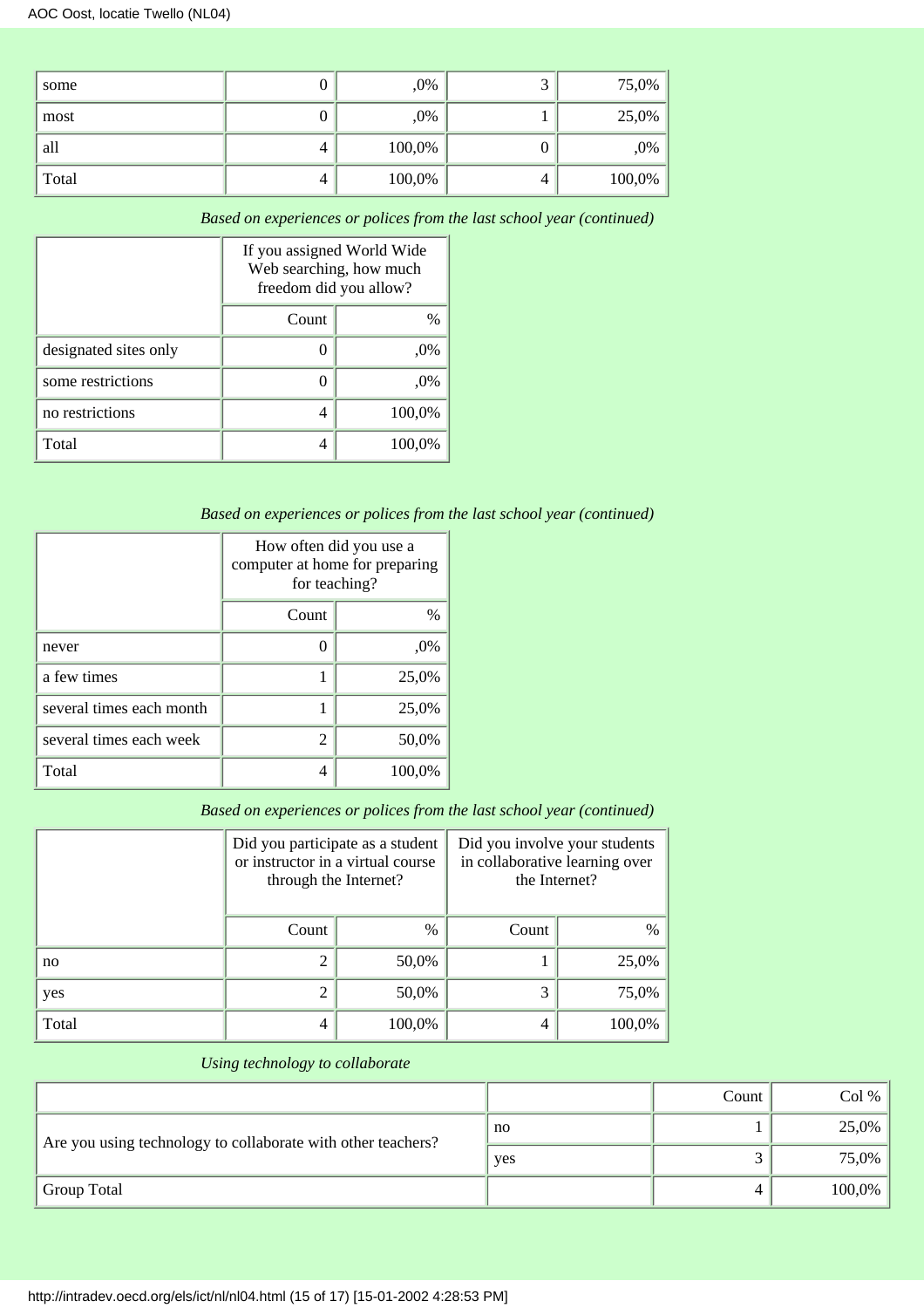|                                                        |              | Count | Col %  |
|--------------------------------------------------------|--------------|-------|--------|
|                                                        | none         |       | $,0\%$ |
| How many e-mail messages total do you send each day on | $1-5$        |       | 75,0%  |
| average?                                               | $6 - 11$     |       | $,0\%$ |
|                                                        | more than 12 |       | 25,0%  |
| Group Total                                            |              | 4     | 100,0% |

### *Sending e-mails each day on average*

### *Have you ever done the following?*

|       | Made changes to a computer's<br>hardware |        | Updated an application<br>program (word processor,<br>graphics program) |        | Recovered a damaged file |        |
|-------|------------------------------------------|--------|-------------------------------------------------------------------------|--------|--------------------------|--------|
|       | Count                                    | $\%$   | Count                                                                   | $\%$   | Count                    | $\%$   |
| no    |                                          | 100,0% |                                                                         | 25,0%  |                          | 25,0%  |
| yes   |                                          | ,0%    | 3                                                                       | 75,0%  |                          | 75,0%  |
| Total | 4                                        | 100,0% | 4                                                                       | 100,0% |                          | 100,0% |

### *Have you ever done the following? (continued)*

|       | Created a web site |               | Developed a data base |        |
|-------|--------------------|---------------|-----------------------|--------|
|       | Count              | $\frac{0}{0}$ | Count                 | $\%$   |
| no    | ⌒<br>J             | 75,0%         |                       | 25,0%  |
| yes   |                    | 25,0%         |                       | 75,0%  |
| Total | 4                  | 100,0%        | 4                     | 100,0% |

[Back](#page-0-0)

# **Appendix B: Other supporting evidence**

- <span id="page-15-0"></span>● At the location in Twello, there are 50 computers available for 750 students (student : computer ratio = 15.0).
- All computers are connected to the Internet.
- Computers for students are available in the computer lab and in the Information centre.

[Back](#page-0-0)

# **Appendix C: Documents**

- <span id="page-15-1"></span>● AOC Oost, (1999), ICT Een Hoge Vlucht (ICT-policy document), Almelo.
- AOC Oost, (1999), AOC Oost, dát leeft! Kenniscentrum voor voeding, natuur en milieu. Strategisch Beleidsplan 1999-2003 (Strategic Policy Document), Almelo.
- AOC Oost, (2000), De MBO-Opleidingsgids van AOC Oost. Schooljaar 2001-2002 (Information brochure Senior Secondary Vocational Education).
- AOC Oost, (2000), Overzicht MBO-opleidingen (Overview of Senior Secondary Vocational Training).
- AOC Oost Twello, (2000), Studiegids 2000-2001 (Study Guide): Department Senior Secondary Vocational Education, School based learning trajectory.
- AOC Oost Twello, (2000), Studiegids 2000-2001 (Study Guide): Department Senior Secondary Vocational Education, Dual learning trajectory.
- Janssen Reinen, I. & Slotman, K., (2000), Het einde bereikt en een begin gemaakt. Verslag van de eindrapportages van de